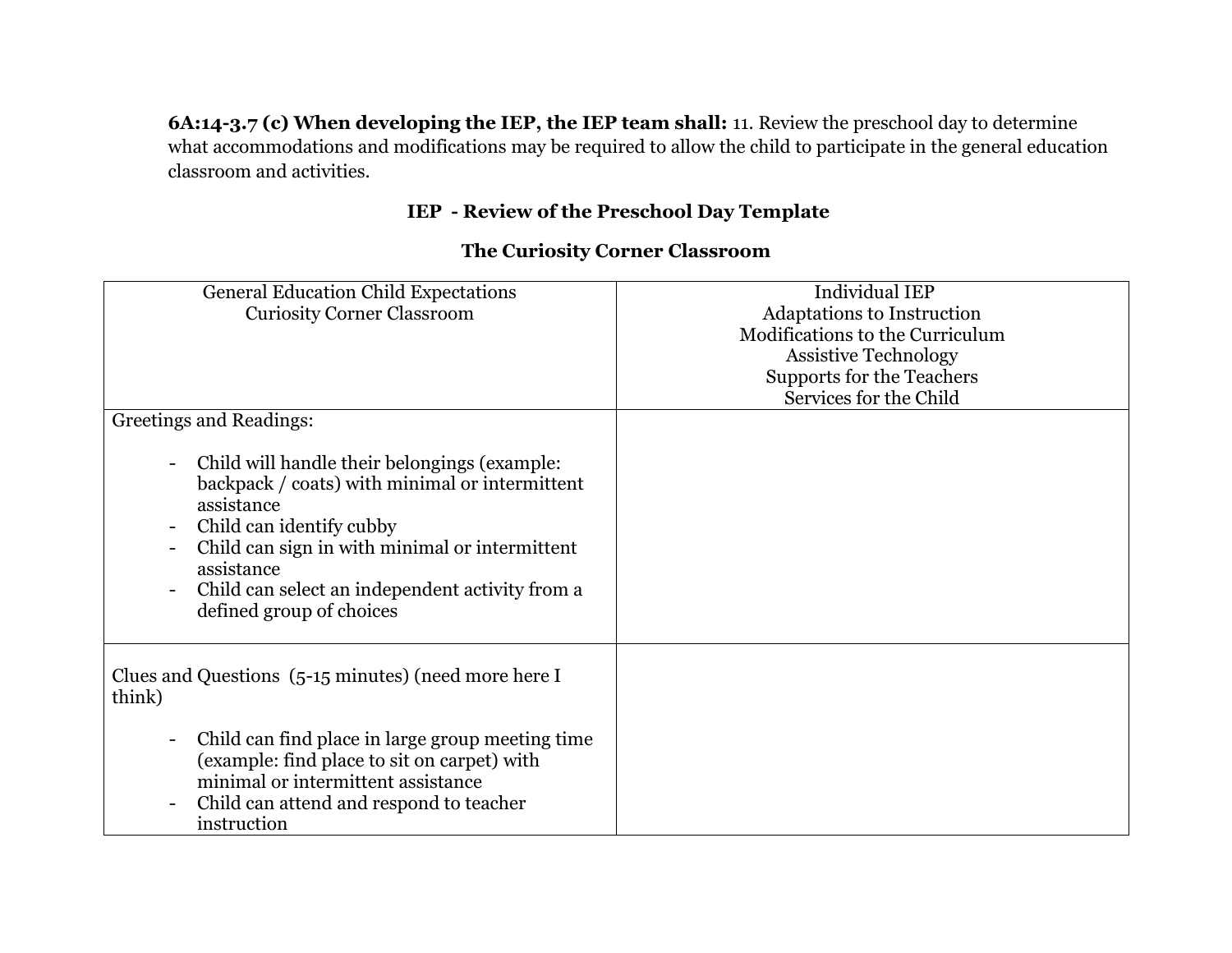| Child can offer ideas pertaining to the topic that<br>will be discussed based on the clues provided<br>Child can sit without touching others<br>(maintaining personal space)<br>Child can participate in buddy buzz or think-pair-<br>share                                                                                                                                                                                                                                                                                                                              |  |
|--------------------------------------------------------------------------------------------------------------------------------------------------------------------------------------------------------------------------------------------------------------------------------------------------------------------------------------------------------------------------------------------------------------------------------------------------------------------------------------------------------------------------------------------------------------------------|--|
| Rhyme Time (need help with this one)<br>Child can participate in singing songs, finger<br>plays and movement activities with minimal or<br>intermittent assistance<br>Child can create simple and silly rhyming words<br>(four-year-old classroom)<br>Child can sing song of choice independently                                                                                                                                                                                                                                                                        |  |
| Labs (substantial portion of the day)<br>Child can engage in child initiated activity<br>Child can remain in interest area to complete an<br>activity<br>Child uses a variety of materials and tools to<br>incorporate theme into play with minimal or<br>intermittent assistance<br>Play skills reflect developmental expectations of<br>same age peers<br>Child will work with peers in centers similar to<br>same age peer<br>Child will initiate and maintain conversations<br>with adults and peers similar to same aged peer<br>Child will follow clean up routine |  |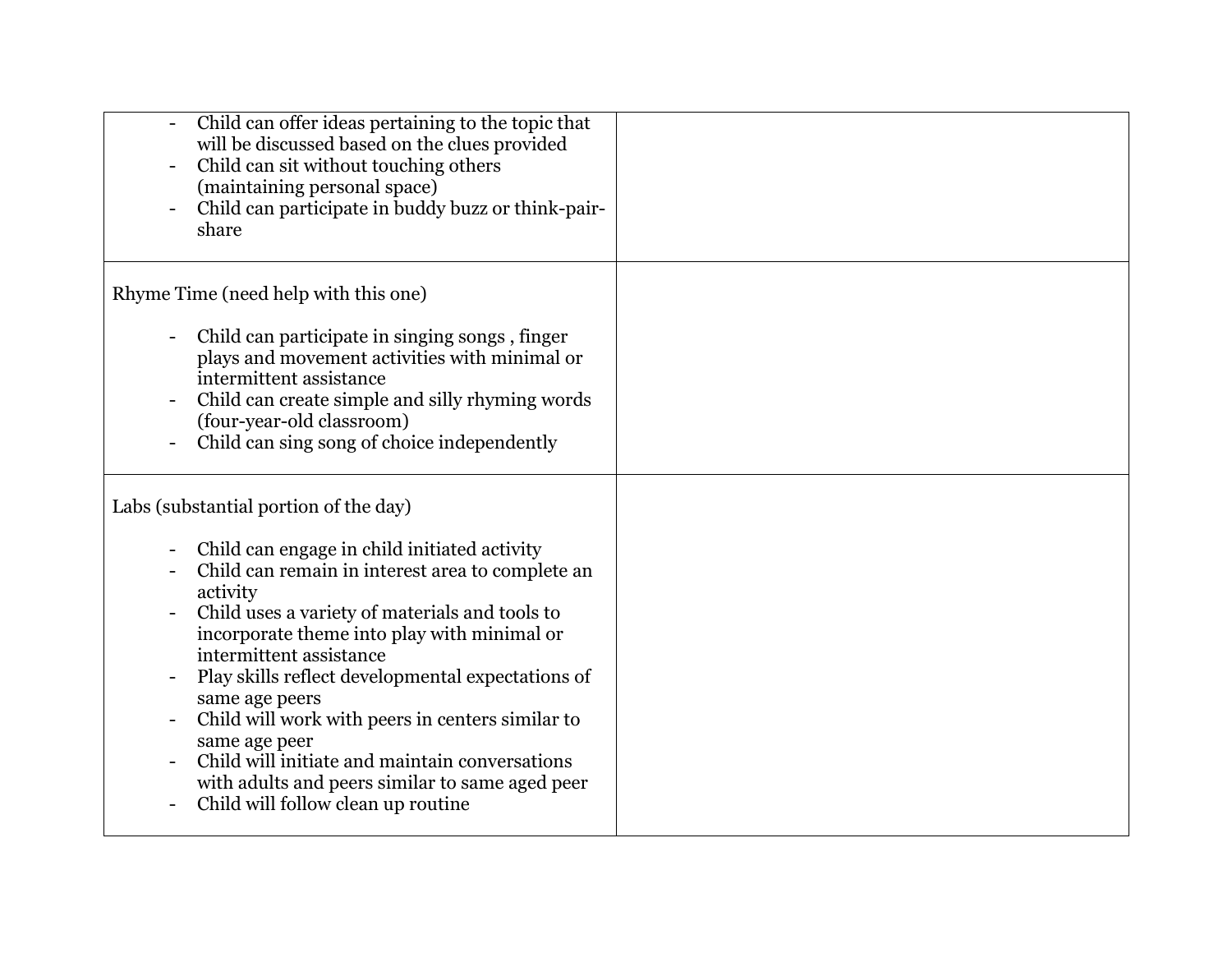| <b>Story Tree</b><br>Child can attend to group story with minimal or<br>intermittent assistance.<br>Child listens and responds to story (answers                                                                                                                                                                          |  |
|---------------------------------------------------------------------------------------------------------------------------------------------------------------------------------------------------------------------------------------------------------------------------------------------------------------------------|--|
| questions, predicts outcomes, identifies rhyming<br>words, recognizes letters/numbers) with minimal<br>or intermittent assistance.<br>Child can use a variety of materials (felt pieces,<br>props, books) to retell the story with minimal or<br>intermittent assistance.                                                 |  |
| Outdoor (30 minutes)                                                                                                                                                                                                                                                                                                      |  |
| Child can use outdoor equipment and materials<br>as intended (example: climb, pedal, steer) with<br>minimal or intermittent assistance<br>Gross Motor skills reflect developmental<br>expectations of same age peers<br>Child will initiate and maintain conversations<br>with adults and peers similar to same aged peer |  |
| Self Help Skills (throughout day)                                                                                                                                                                                                                                                                                         |  |
| Child can express need to use the bathroom with<br>minimal or intermittent questioning<br>Child can manage own clothing with minimal or<br>intermittent assistance                                                                                                                                                        |  |